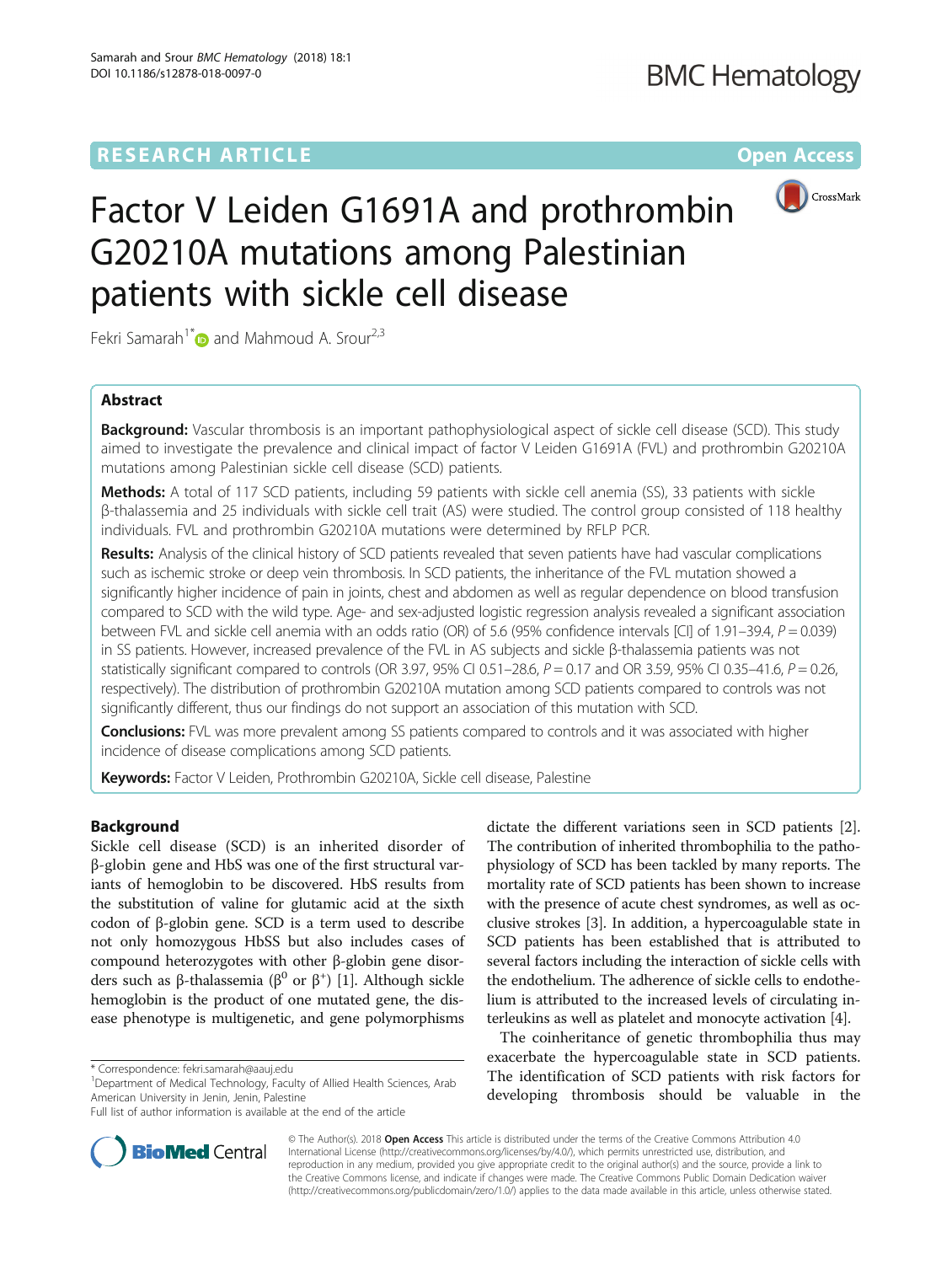management and prevention of vasoocclusive crisis through pharmacological intervention using antithrombotic medications [\[5](#page-6-0)].

A well-established genetic predisposition to venous thrombosis that occurs in approximately 5% of Caucasian populations is a single-point mutation in the gene encoding coagulation factor V (G1691A) or Factor V Leiden (FVL). FVL is associated with a 7-fold increased risk of venous thrombosis in heterozygote individuals and a 50-fold to 100-fold increased risk of venous thrombosis in homozygote individuals [[6\]](#page-6-0). The second most common risk factor for venous thrombosis is the prothrombin G20210A mutation which is also specific for Caucasian populations (2%) [\[7](#page-6-0)]. The prothrombin G20210A mutation is associated with a higher plasma prothrombin levels and a three-fold greater risk of venous thrombosis.

In this study, the prevalence of FVL G1691A and prothrombin G20210A mutation was assessed in 117 SCD individuals and 118 healthy controls from the West Bank of Palestine.

# **Methods**

#### Study design and subjects

A cross-sectional study was conducted with the objective to investigate the prevalence and clinical impact of factor V Leiden G1691A (FVL) and prothrombin G20210A mutations among Palestinian (of Caucasian race) sickle cell disease (SCD) patients. Sickle cell and sickle βthalassemia patients were all recruited from Al-Watani Hospital in Nablus. This Hospital is the referral center for these disorders in Northern Governorate of Palestine. And the majority of Sickle cell anemia cases in Palestine are registered in the Northern Governorates of Palestine. For selection of the patients, the medical files of patients registered as Sickle cell anemia or Sickle β-thalassemia (S/βthal) at Al-Watani Hospital were reviewed and patients that fulfilled the inclusion criteria were contacted and asked to participate. Information about the health status or clinical complications was collected from medical files. In addition, all patients who accepted to participate in the study were asked to to state their age, sex and confirm their diagnosis using an interview-based questionnaire. The inclusion criteria were: confirmed diagnosis of Sickle cell anemia, Sickle cell trait, or S/βthal, did not experience vascular crisis or chest syndrome at time of sampling, did not show thrombotic events or have family history of thrombosis, and were not transfused during the last 4 weeks prior to sample collection. Patients comprised 117 individuals with SCD, of whom 59 were SS (30 males and 29 females) aged  $16 \pm 9.9$  years (mean  $\pm$  SD), 25 were AS (14 males and 11 females) aged  $21.2 \pm 9.1$  years (mean  $\pm$  SD), and 33 were S/ $\beta$  thalassemia (18 males and 15 females) aged  $15.1 \pm 5.1$  years (mean  $\pm$  SD). The control group included 118 apparently healthy individuals (77 males and 41 females) aged  $20.6 \pm 5.5$  years (mean  $\pm$  SD). The inclusion criteria for controls were: individuals did not experience any past or current thrombotic events or had a family history of venous or arterial thrombosis (including stroke, deep venous thrombosis or pulmonary embolism), and were recruited either from blood donors, or medical staff. Blood samples were collected after a written informed consent was obtained from each patient or their guardians/parents before entry to the study.

## Main outcome measures

The primary outcome measure was the frequency of FVL and Prothrombin G20210A mutations among SCD compared to controls. Secondary outcomes included type and frequency of clinical complications among SCD positive for FVL or/and Prothrombin G20210A mutations compared to those with wild type genotype.

#### Laboratory methods

Hematological data including complete blood counts and red cell indices were measured using a cell counter Sysmex Kx21 (Kobe, Japan) for all study patients and controls.

The sickle cell phenotype was diagnosed by conventional electrophoresis methods (cellulose acetate at alkaline and acid pH) [[8](#page-6-0)]. In addition, hemoglobin electrophoresis was performed for controls to ascertain absence of βthalassemia trait. DNA was isolated from peripheral blood leukocytes with the QIAamp Blood kit (QIAGEN, Heldin/ Germany) according to manufacturer's recommendations and kept at −20 °C until analyzed. DNA analysis was used to confirm the diagnosis of sickle cell anemia, sickle cell trait and sickle β-Thalassemia. Homozygosity or heterozygosity for the  $\beta^S$  mutation was ascertained by polymerase chain reaction (PCR) followed by digestion with the restriction enzyme DdeI [\[9\]](#page-6-0). The  $\beta^S$  haplotype was determined by RFLP PCR as described earlier [[10](#page-6-0)]. The Benin  $β<sup>S</sup>$  haplotype was the most predominant haplotype among our patients corresponding to about 88% of all haplotypes. The β-thalassemia alleles in S/βthal patients were screened by PCR reverse dot blot (PCR-RDB) technique [\[11\]](#page-6-0).

## Detection of factor V Leiden mutation

The FVL G1691A mutation was identified as described earlier [\[6](#page-6-0)]. Briefly, a 267-bp fragment of exon 10 of coagulation factor V gene was amplified using the following primer pair: forward primer 5'-TGC CCA GTG CTT AAC AAG ACC A-3′; reverse primer 5′-TGT TAT CAC ACT GGT GCT AA-3′. The PCR product was digested with MnlI restriction enzyme and analyzed on a 3% agarose gel. The normal G allele was confirmed by the presence of three fragments (163, 67, and 37 bp), while the mutant A allele was confirmed by the presence of two fragments (200 and 67 bp).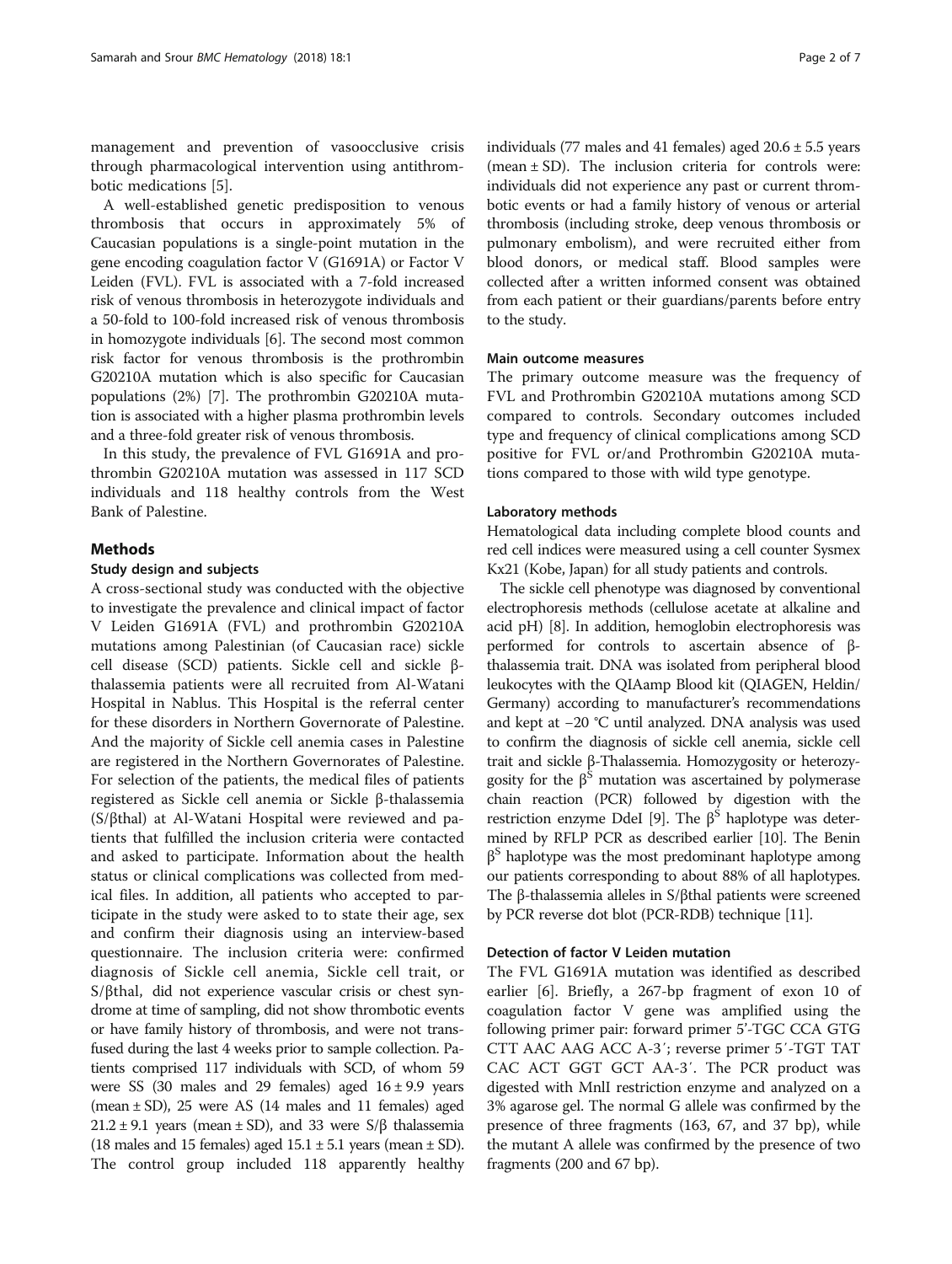## <span id="page-2-0"></span>Detection of prothrombin G20210A mutation

The prothrombin G20210A mutation was identified as described earlier [[7](#page-6-0)]. Briefly, a 345-bp fragment spanning the 3′ sequence of exon 14 and 5′ sequence of 3′-untranslated region of the prothrombin gene was amplified using the primer pair: forward 5'-TCT AGA AAC AGT TGC CTG GC-3′ and reverse 5′-ATA GCA CTG GGA GCA TTG AAG C-3′. The PCR product was digested with HindIII restriction enzyme and analyzed on a 3% agarose gel. The presence of intact 345 bp fragment on the agarose gel indicates the presence of normal G allele, while the presence of two fragments (322 and 23 bp) indicates the presence of mutant A allele.

## **Statistics**

Allele frequency was calculated using the gene counting method. The observed genotype frequencies for FVL and prothrombin G20210A mutations among patients and healthy individuals were compared and tested for Hardy–Weinberg equilibrium using the Chi-Square test. The significance of the difference of observed alleles and genotypes between the groups was tested using the Chi-Square analysis after grouping individuals as normal and heterozygous/homozygous carriers of the FVL and prothrombin G20210A mutations. Odds ratio (OR), both unadjusted and age- and sex-adjusted as well as their 95% confidence intervals (CI) were calculated using SPSS logistic regression to estimate the relative risk for the disease. A  $P$ -value < 0.05 was considered statistically significant. The SPSS software package version 15.0 was used for the statistical analysis.

#### Results

# Clinical characteristics

The general and hematological characteristics of study patients are summarized in Table 1. The type of βthalassemia mutation was determined in 26 out of 33 sickle/β-thalassemia patients. Seven different mutations were determined: IVS-I-1  $(G \rightarrow A)$ , IVS-II-1  $(G \rightarrow A)$ , Codon 39 (C → T), Fs8 (−AA), Codon 30 (AGG → ACG), IVS-I-110 (G  $\rightarrow$  A), and Codon 37 (G  $\rightarrow$  A). Around 80% of the later mutations were associated with  $\beta^0$ -thalassemia. Relevant clinical information was recorded in all SCD patients. Vascular occlusive cerebral disease (stroke) was diagnosed in four patients based on computerized tomography and focal neurologic defect. One patient out of four was with Sickle/ $\beta^0$ -thalassemia with IVS-II-1 (G  $\rightarrow$  A) mutation, the remaining three patients were with sickle cell anemia (SS). In addition, three patients were diagnosed with venous thrombosis. The later three patients developed a thrombosis associated with central vein catheter; the diagnosis was based on clinical data. For chronic complications leg ulcers were present in nine patients (6 males, 3 females), all were with sickle cell anemia (SS). X-ray documented avascular bone necrosis (AVN) in seven patients (4 females, 3 males), two of them were with Sickle/ $\beta^0$ -thalassemia with IVS-II-1 (G  $\rightarrow$  A) and Codon 39  $(C \rightarrow T)$  mutations. Priapism occurred at the post-pubertal

Table 1 Charecteristics of SS, AS, S/β<sup>Thal</sup> patients and controls. Data are presented as mean ± SD for the age and hematological data and frequency for sex and clinical complications

|                        | AS $(n = 25)$    | SS $(n = 59)$   | S/ $\beta$ Thal ( $n = 33$ ) | Controls ( $n = 118$ ) |
|------------------------|------------------|-----------------|------------------------------|------------------------|
| Sex, F/M               | 11/14            | 29/30           | 15/18                        | 41/77                  |
| Age, years             | $21.2 \pm 9.1$   | $16 \pm 9.9$    | $15.1 \pm 5.1$               | $20.6 \pm 5.5$         |
| Hematological data     |                  |                 |                              |                        |
| Hb (mg/dL)             | $12.9 \pm 1.67$  | $8.4 \pm 1.09$  | $8.32 \pm 1.33$              | $14.1 \pm 1.58$        |
| MCV (fL)               | $81.4 \pm 7.39$  | $87.4 \pm 8.0$  | $69.16 \pm 7.91$             | $85.2 \pm 4.08$        |
| MCH (pg)               | $26.78 \pm 2.91$ | $28.7 \pm 2.88$ | $23.34 \pm 3.41$             | $31.1 \pm 2.76$        |
| HbF (%)                | $1.1 \pm 0.63$   | $5.14 \pm 3.3$  | $7.98 \pm 3.43$              | $0.9 \pm 0.23$         |
| HbS <sub>(</sub> %)    | $36.3 \pm 6.1$   | $86.6 \pm 7.4$  | $69.8 \pm 10.56$             | $\mathbf{0}$           |
| Hb A2 (%)              | $2.61 \pm 0.41$  | $2.1 \pm 0.52$  | $4.46 \pm 0.74$              | $2.4 \pm 0.52$         |
| Clinical complications |                  |                 |                              |                        |
| <b>DVT</b>             | $\Omega$         | $\overline{0}$  | 3                            | $\mathbf{0}$           |
| Stroke                 | $\Omega$         | 3               |                              | $\mathbf{0}$           |
| Priapism               | $\Omega$         | 2               | $\mathbf 0$                  | 0                      |
| Leg ulcers             | 0                | 9               | $\mathbf{0}$                 | $\mathbf{0}$           |
| AVN                    | 0                | 5               | $\overline{2}$               | 0                      |

Hb hemoglobin, MCV mean corpuscular volume, MCH mean corpuscular hemoglobin, HbF hemoglobin F, HbS hemoglobin S, HbA2 hemoglobin A2. AS Sickle cell trait, SS Sickle cell anemia, S/βThal Sickle <sup>β</sup>-thalassemia, DVT deep vein thrombosis, AVN avascular bone necrosis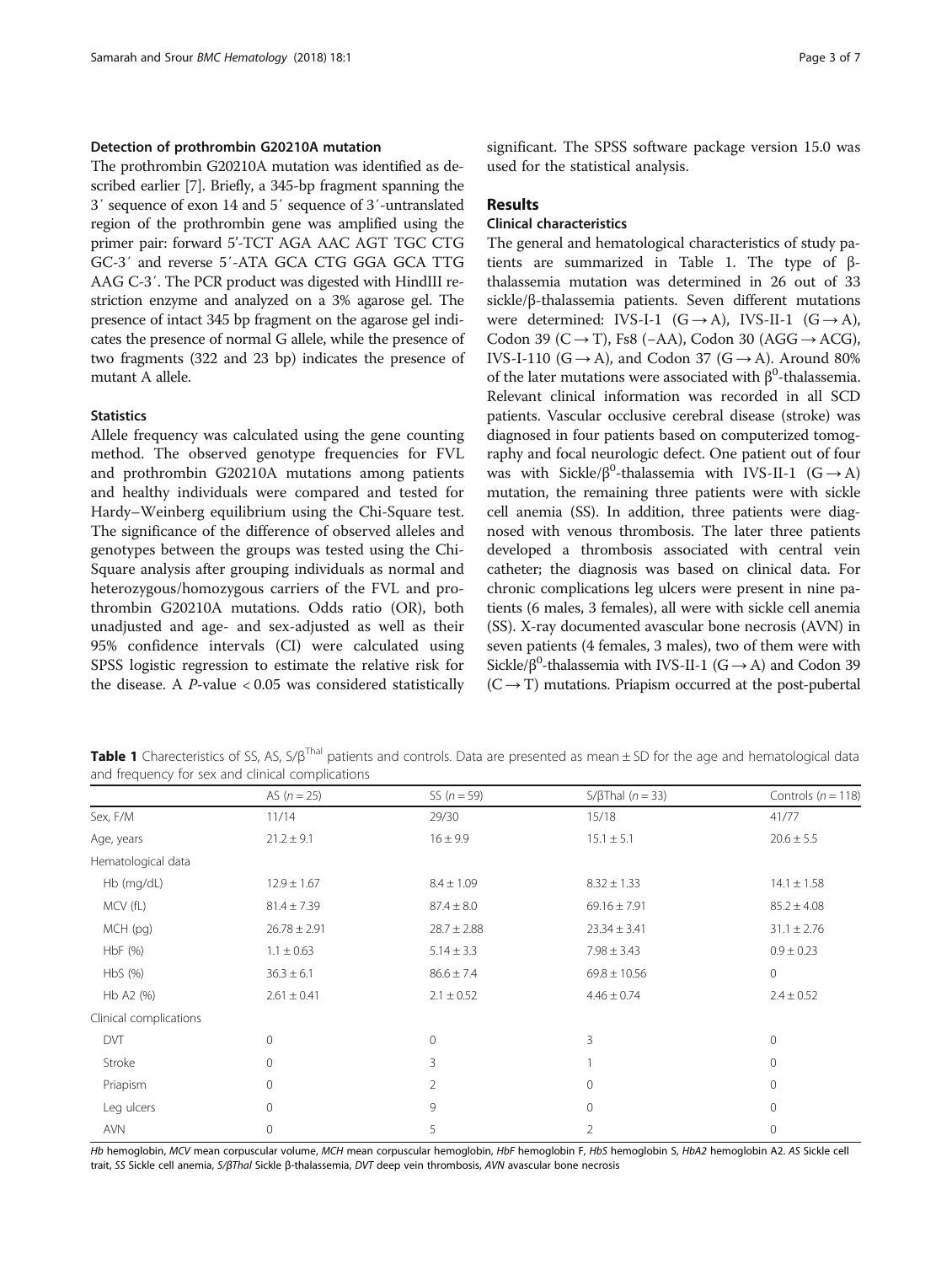age in two males presenting with sickle cell anemia (SS) (Table [1](#page-2-0)).

#### Analysis of factor V Leiden G1691A mutation

The frequency of FVL mutation in the study population and its association with SCD is summarized in Table 2. The FVL mutation in its homozygous and heterozygous forms was found in 20 out of 117 patients for an overall prevalence of 17%. Analysis of the SS patients for the FVL mutation revealed that 11 of 59 (18.64%) SS patients were heterozygotes (frequency of A allele 9.32%), while none of the SS patients were homozygote for this mutation. Among the AS patients, one patient was heterozygote and one patient was homozygote for the FVL mutation with a prevalence of 8% and the frequency of A allele was 6%. Analysis of the S/βthal patients revealed that 4 patients were heterozygotes and three were homozygotes for the FVL mutation with a prevalence of 21.21% and the frequency of A allele was 30.3%. Among the control group, 18 individuals were heterozygotes and two were homozygotes for the FVL mutation (16.94%) and the frequency of A allele was 9.32%. Frequency of FVL genotypes in SS, AS and S/βthal patients and controls revealed no statistically significant difference when compared with the predicted genotypes from the Hardy–Weinberg equilibrium (P values 0.92, 0.90, 0.89, and 0.72, respectively). Analysis of the association of gender with FVL mutation showed that among the SS patients, four males and seven females were heterozygotes of FVL mutation. While among the controls two males were homozygotes and 18 females were heterozygotes for FVL mutation. In the AS group, one male was heterozygote and another one was homozygote for the FVL mutation. While in S/βthal patients, 2 females and 2 males were heterozygotes and 1 female and 2 males were homozygote for the FVL mutation. Taking the results of FVL mutation altogether, a significantly high prevalence of FVL was observed in Palestinian SS patients compared to controls.

Logistic regression analysis of age- and sex-adjusted data revealed a significant association between FVL mutation and sickle cell anemia ( $OR = 5.6$ ; 95%  $CI =$ 1.91–39.4,  $P = 0.039$  in SS patients (Table 2). However, elevated prevalence of FVL in AS subjects and S/βthal patients was not statistically significant when compared to controls  $(OR = 3.97, 95\% \text{ CI} =$ 0.51–28.6,  $P = 0.17$  and OR = 3.59, 95% CI = 0.35–41.6,  $P = 0.26$ , respectively).

Heterozygous FVL mutation was reported in one patient out of seven (14%) with AVN documented by X-ray, and the remaining 6 patients with AVN were normal for this mutation. The later differences were not statistically significant.

## Analysis of the prothrombin G20210A mutation

The frequency of prothrombin G20210A mutation among the study population and its association with SCD is summarized in Table [3.](#page-4-0) None of the SCD patients were homozygous for prothrombin G20210A mutation, but 8 of the 117 patients were heterozygous for the mutation for an overall prevalence of 6.83%. Heterozygous prothrombin G20210A mutation was found in 3 of 59 (5.08%) SS patients (allele A frequency 2.54%), one of 25 (4%) AS subjects (allele A frequency 2%), 4 of 33 (12.12%) S/βthal patients (allele A frequency 6.06%) and 6 of 118 (5.08%) controls (allele A frequency 2.54%). The frequency of prothrombin G20210A genotypes in SS, AS, and S/βthal patients and controls revealed no significant difference when compared to the predicted genotypes from the Hardy–Weinberg equilibrium  $(P$  values 0.95, 0.92, 0.91, and 0.83, respectively). In SS patients, 3 males were carriers of prothrombin G20210A mutation while in 118 controls, 2 females possessed this mutation. In AS subjects one male carried the prothrombin G20210A mutation. While in S/βthal patients the mutation was found in 2 females and 2 males.

Logistic regression analysis of age- and sex-adjusted data showed that the prevalence of the prothrombin G20210A in SS, AS individuals and S/βthal patients, was not statistically significant compared to controls (OR 6.3, 95% CI 1.17–33.9, P = 0.12, OR 3.71, 95% CI 0.46– 26.1,  $P = 0.18$  and OR 3.39, 95% CI 0.33-43.4,  $P = 0.21$ , respectively) (Table [3\)](#page-4-0).

Heterozygous prothrombin G20210A mutation was found in one of the 4 patients (25%) with stroke, and the remaining 3 patients with stroke were normal for this mutation. But, the later differences were not statistically significant.

Table 2 Prevalence of factor V Leiden mutation and its association with SCD in Palestinian patients

| Patient (n)          | FV Leiden |     |     | Crude              |                          | Adjusted            |                          |
|----------------------|-----------|-----|-----|--------------------|--------------------------|---------------------|--------------------------|
|                      | G/G       | G/A | A/A | OR (95% CI)        | $P$ value                | OR (95% CI)         | $P$ value                |
| SS (59)              | 48        |     |     | $9.31(2.1 - 61.9)$ | 0.027                    | $5.6(1.91-39.4)$    | 0.039                    |
| AS (25)              | 23        |     |     | $8.4(1.12 - 64.7)$ | 0.038                    | $3.97(0.51 - 28.6)$ | 0.17                     |
| $S/ \beta$ Thal (33) | 26        | 4   |     | $7.2(0.63 - 75.4)$ | 0.19                     | $3.59(0.35 - 41.6)$ | 0.26                     |
| Controls             | 98        | 18  |     |                    | $\overline{\phantom{m}}$ |                     | $\overline{\phantom{0}}$ |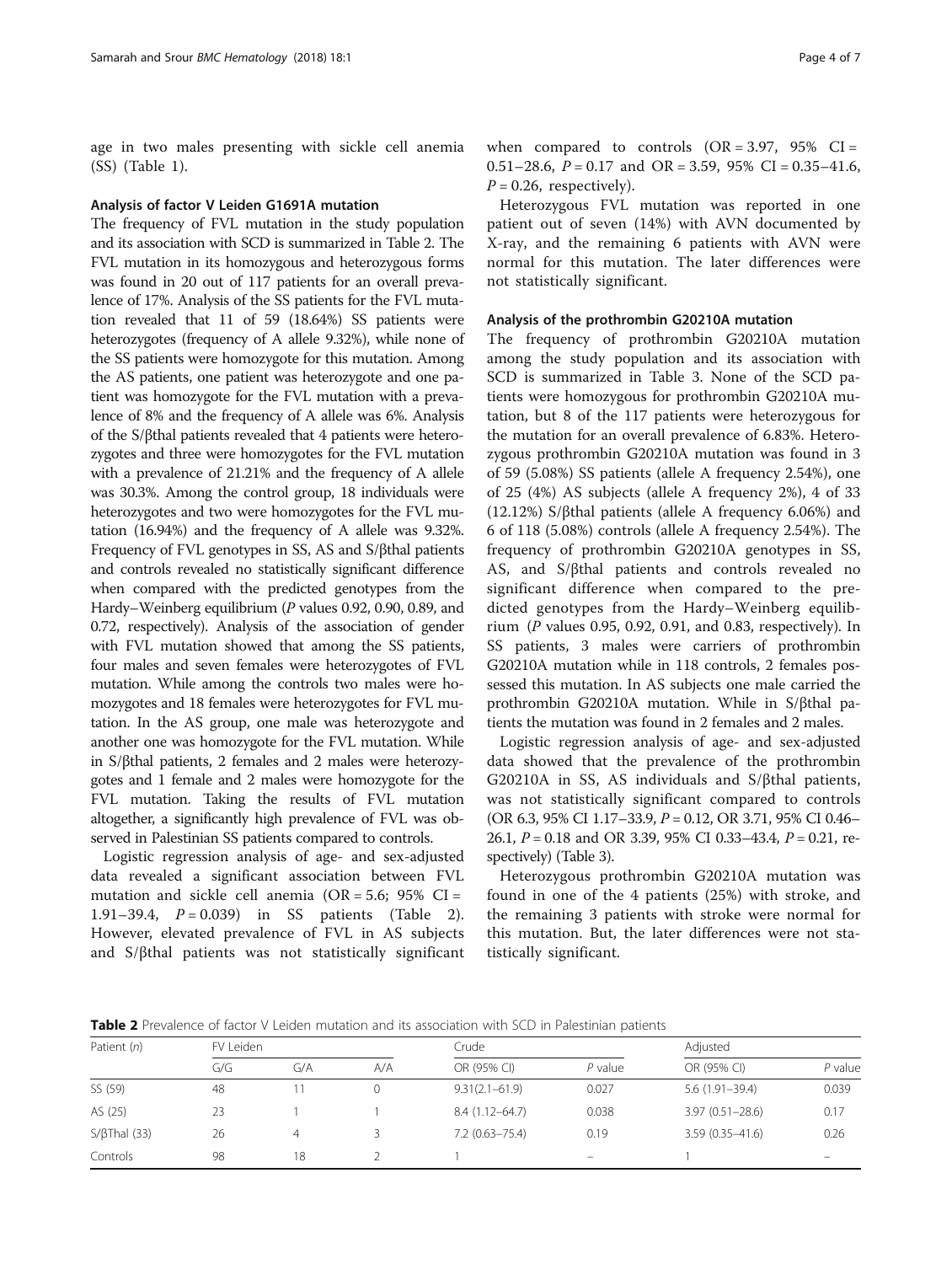| Patient (n)   | Prothrombin G20210A |     |     | Crude             |           | Adjusted            |                              |
|---------------|---------------------|-----|-----|-------------------|-----------|---------------------|------------------------------|
|               | G/G                 | G/A | A/A | OR (95% CI)       | $P$ value | OR (95% CI)         | $P$ value                    |
| SS (59)       | 56                  |     |     | $8.4(1.8 - 56.4)$ | 0.16      | $6.3(1.17 - 33.9)$  | 0.12                         |
| AS (25)       | 24                  |     |     | $5.5(1.1 - 66.2)$ | 0.13      | $3.71(0.46 - 26.1)$ | 0.18                         |
| $S/Thal$ (33) | 29                  | 4   |     | $9.4(1.9 - 54.4)$ | 0.09      | $3.39(0.33 - 43.4)$ | 0.21                         |
| Controls      | 112                 | 6   |     |                   | $-$       |                     | $\qquad \qquad \blacksquare$ |

<span id="page-4-0"></span>Table 3 Prevalence of prothrombin G20210A mutation and its association with SCD in Palestinian patients

# Clinical symptoms of SCD patients and thrombophilic mutations

The clinical symptoms of SCD patients enrolled in this study are shown in Table 4. The association between clinical manifestation of SCD patients and the coinheritance of either the FVL or mutant allele of prothrombin G20210A was explored by chi-square analysis (Table 4). SCD patients having the FVL mutation showed a significantly higher incidence of pain in joints, chest and abdomen, as well as regular dependence on blood transfusion compared to SCD patients with the wild-type genotype. However, SCD patients having the mutant allele for prothrombin G20210A mutation showed no significant association with the clinical manifestations investigated in this study, except for blood transfusion, when compared to SCD patients with the wild-type genotype.

# Discussion

Thrombosis is a common complication in patients with sickle cell disease, where coagulation and fibrinolytic abnormalities lead to the development of a hypercoagulability state in such patients [[12](#page-6-0)]. Acute chest syndrome and occlusive strokes have been evidenced in patients with SCD as major causes of death, which results from previous thromboembolism events [[3\]](#page-6-0).

FVL and prothrombin G20210A are the major inherited risk factors for venous thrombosis and their

presence increases the risk of thrombosis 5–10-folds among patients with deep venous thrombosis [\[13\]](#page-6-0).

Nowadays, there is no single clinical or laboratory test that can predict which patients are at high risk for developing thrombotic complications of SCD. Inherited predisposition factors to thrombosis could coexist with other endothelial, erythrocyte, and coagulation abnormalities and leads to an increased risk of thrombotic complications [[14](#page-6-0)]. However, the role of inherited thrombophilia in the pathogenesis of SCD has been tackled by few studies but the findings were not conclusive or even controversial. For example, a low prevalence of FVL and prothrombin G20210A was reported in SCD patients from Saudi Arabia representing Saudi nationals [[15\]](#page-6-0), Brazilians with African descent [[16](#page-6-0)] or African Americans in the United States [\[17](#page-6-0)]. In contrast, a high prevalence of FVL but not prothrombin G20210A was reported among Indian [\[18](#page-6-0)] and Iranian SCD patients [[19\]](#page-6-0). In the present study, a significantly higher prevalence of FVL was observed among SS patients compared to controls while the frequency of prothrombin G20210A mutation was not significantly different among SCD patients compared to controls. Our findings were consistent with previous reports concerning FVL and prothrombin G20210A [[18](#page-6-0), [19](#page-6-0)] but in contrast to other studies [[15](#page-6-0)–[17](#page-6-0)]. The different findings concerning prevalence of FVL and prothrombin G20210A among SCD patients may be partially due to the different

Table 4 Clinical symptoms observed among SCD patients with the FVL G1691A and prothrombin G20210A mutations versus SCD patients without these mutations. Results are expressed as frequency and percentages

|                                           | FVL mutant $(N = 20)$ | FVL wild $(N = 97)$ | $P$ -value | Prothrombin mutant $(N = 8)$ | Prothrombin wild $(N = 109)$ | $P$ value       |  |
|-------------------------------------------|-----------------------|---------------------|------------|------------------------------|------------------------------|-----------------|--|
| Joints pain                               | 16 (80%)              | 41 (42.2%)          | 0.0132     | 4 (50%)                      | 55 (50.4%)                   | NS <sup>a</sup> |  |
| Chest pain                                | 18 (90%)              | 52 (53.6%)          | 0.006      | 4 (50%)                      | 57 (52.2%)                   | <b>NS</b>       |  |
| Abdominal pain                            | 14 (70%)              | 48 (49.5%)          | 0.0311     | 4 (50%)                      | 61 (55.9%)                   | <b>NS</b>       |  |
| Splenomegaly                              | 18 (90%)              | 53 (54.6%)          | 0.0071     | 3 (37.5%)                    | 49 (44.9%)                   | <b>NS</b>       |  |
| Frequency of Blood transfusion (no./year) |                       |                     |            |                              |                              |                 |  |
| $0 - 2$                                   | 2(10%)                | 21 (21.6%)          | <b>NS</b>  | 1(12.5%)                     | 29 (26.6%)                   | <b>NS</b>       |  |
| $3 - 5$                                   | 3(15%)                | $7(7.2\%)$          | 0.047      | 2(25%)                       | 45 (41.3%)                   | <b>NS</b>       |  |
| $6 - 9$                                   | 11 (55%)              | $4(4.1\%)$          | 0.018      | 4 (50%)                      | 23 (21.1%)                   | 0.003           |  |
| $\geq 10$                                 | 1(5%)                 | $0(0\%)$            | <b>NS</b>  |                              |                              |                 |  |

<sup>a</sup>NS not significant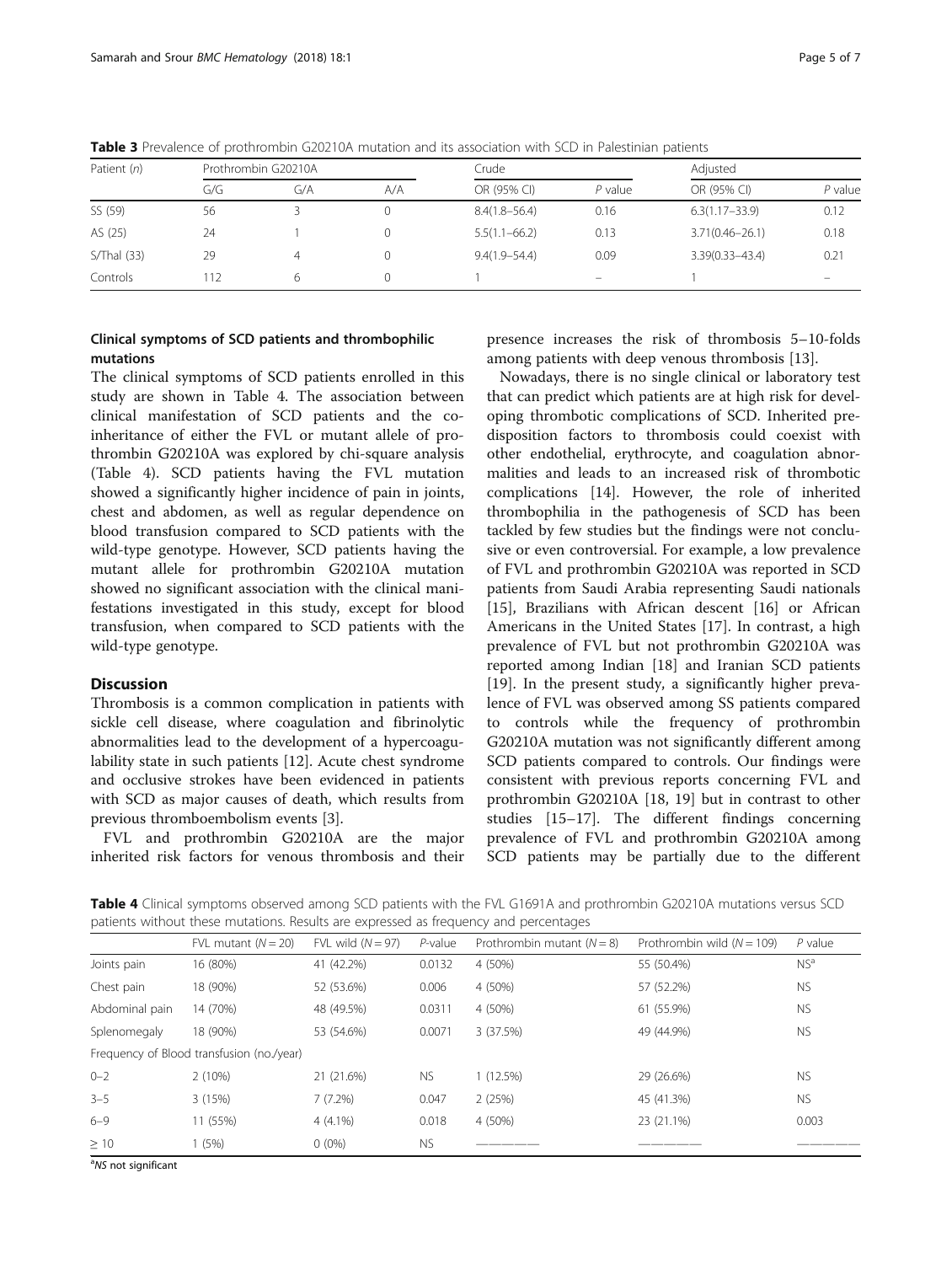genetic background of the different ethnicities of study patients as well as the limited sample size in some studies.

In the present study, we also examined the role of inherited mutations FVL and prothrombin G20210A in the thrombotic complications of Palestinian SCD patients. Inherited risk factors for vascular disease, including venous as well as arterial thrombosis, have been described in the world population [[20, 21\]](#page-6-0). However, the risk factor resulting from the prothrombin gene variant was distributed similarly among patients of Caucasian descent as well as patients of African descent [\[22\]](#page-6-0).

In this study, the development of thrombosis and occlusive stroke were compared and no distinct prevalence of the risk factors was found. This is in agreement with the lack of correlation between FVL mutation and cerebral ischemia among patients with SCD [[17\]](#page-6-0), as well as in the general population. Also, the presence of chronic complications was not related to the presence of risk factors studied. In addition, our results indicated a higher incidence of pain and increased dependence on blood transfusion among SCD patients with FVL. While SCD patients with prothrombin G20210A mutation showed a significant association with increased dependence on blood transfusion but no significant association with pain in chest and joints and splenomegaly.

The high prevalence rate of FVL among healthy subjects from Palestine was interestingly matched with similarly high rates from neighboring Jordan [[23\]](#page-6-0), Israeli Arabs [[24\]](#page-6-0) and Lebanon [\[25](#page-6-0)]. This suggested that FVL mutation must have originated as a single mutational event outside of Europe, then spreading by migration of mutation-carrying individuals [[26\]](#page-6-0).

Prothrombin G20210A mutation was also present among healthy controls from Palestine, but at a lower frequency than FVL. Our results (2.54%) were comparable to that reported for communities of Caucasian descent, including Turkey (2.7%) [[27](#page-6-0)] and Italy (3.2%) [[28](#page-6-0)].

## Conclusions

This study is the first report that shows the prevalence and clinical impact of FVL and prothrombin G20210A mutations among Palestinian SCD patients. FVL was more prevalent among SS patients compared to normal subjects (control group). SCD patients with FVL showed a significantly higher incidence of pain in chest, abdomen and bone joints making these SCD patients dependent on regular blood transfusion to modify the vasoocclusive crises. The high frequency of FVL and its significant correlation with sickle cell anemia from Palestine could be an important risk factor for developing occlusive crisis. Studies that include a larger number of patients and controls are necessary to define specific guidelines. It is still possible that other inherited

thrombophilic mutations may contribute to thrombotic complications in SCD. Mutations and polymorphisms in the fibrinogen gene, C677T mutation in the methylenetetrahydrofolate reductase (MTHFR) gene, C1565T mutation in the platelet glycoprotein IIIa (GPIIIa) gene, and factor VII gene and others should be analyzed to determine the contribution of inherited thrombophilic mutations to thrombotic complications in patients with SCD.

#### Abbreviations

AS: Sickle cell trait; AVN: Avascular bone necrosis; CI: Confidence interval; FVL: Factor V Leiden; GPIIIa: Platelet glycoprotein IIIa gene; MTHFR: Methylene tetrahydrofolate reductase; OR: Odds ratio; RDB-PCR: Reverse dot blot polymerase chain reaction; RFLP PCR: Restriction fragment length polymorphism – polymerase chain reaction; SCD: Sickle cell disease; SS: Homozygote sickle cell anemia;  $\beta^5$ : Hemoglobin S

#### Acknowledgments

The authors are grateful to the staff of the Thalassemia and Hematology departments at Al-Watani hospital/Nablus and the Palestinian Ministry of Health for their help in patient's recruitment and sample collection.

# Funding

None.

#### Availability of data and materials

The datasets used and/or analysed during the current study are available from the corresponding author on reasonable request.

#### Authors' contributions

FS conducted experimental design, sample collection and analysis, data interpretation and manuscript writing. MAS conducted experimental design, interpretation of data and was a major contributor to manuscript writing. Both authors read and approved the final manuscript.

#### Authors' information

FS is an assistant professor of Hematology at the Department of Medical Technology, Faculty of Allied Health Sciences, Arab American University, Jenin, Palestine. Tel.: +970(4)2510801/2/3/4/5/6; Fax: +970(4)2510810; E-mail: fekri.samarah@aauj.edu.

MAS is an assistant professor at the Department of Medical Laboratory Sciences, Faculty of Health professions, Al-Quds University, Jerusalem, Palestine.Tel/Fax: +970 2241 4076. E-mail: msrour@yahoo.com. Present address: Department of Biology & Biochemistry, Faculty of Science, Birzeit University, Birzeit, Palestine.

#### Ethics approval and consent to participate

This study was approved by the Research Ethics Committee at Al-Quds University according Helsinki declaration. A written informed consent was obtained from individual participants or from legal guardian in case of minors (less than 16 years old) for all persons included in this study.

#### Consent for publication

Not applicable.

#### Competing interests

The authors declare that they have no competing interests.

### Publisher's Note

Springer Nature remains neutral with regard to jurisdictional claims in published maps and institutional affiliations.

#### Author details

<sup>1</sup>Department of Medical Technology, Faculty of Allied Health Sciences, Arab American University in Jenin, Jenin, Palestine. <sup>2</sup>Department of Medical Laboratory Sciences, Faculty of Health professions, Al-Quds University, Jerusalem, Palestine. <sup>3</sup>Present address: Department of Biology & Biochemistry, Faculty of Science, Birzeit University, Birzeit, Palestine.